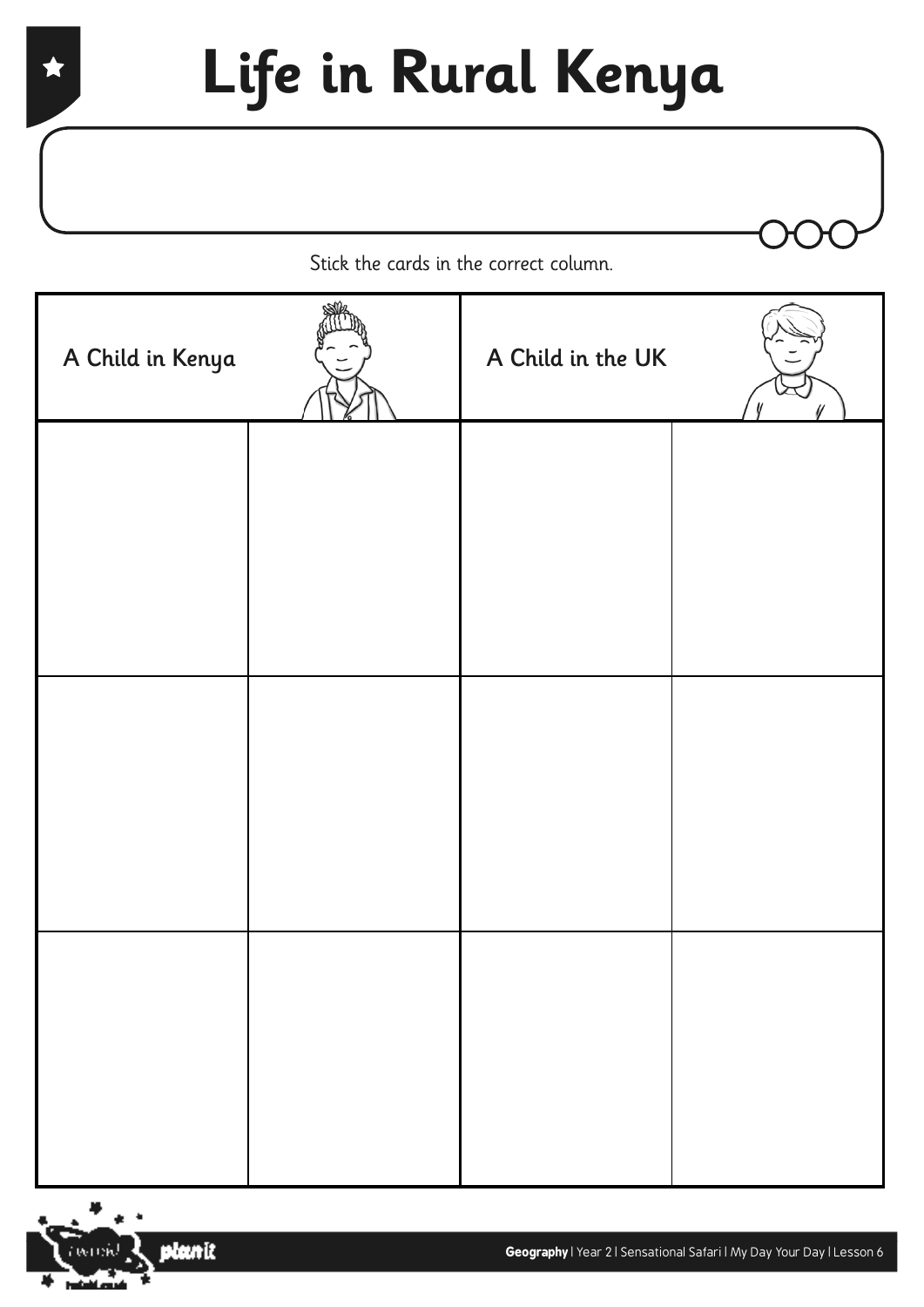$10$  $\blacksquare$ I start school at 9 AM. Before school, I feed Before school I play, read for  $I$  may watch TV.  $I$  istart school at 7 AM. the animals. I walk to school. School is After school, I help my After school, I have my tea I walk to school. It might near my home. Sometimes family on the farm. I help and do my homework. take me an hour. I might go in the car or to collect the water. on the bus. We have break and At 8 AM, we pray and We get to school after I eat uji (porridge) lunchtime. I can have a sing and then start our for breakfast. school lunch or bring a our teachers. maths lesson.packed lunch.

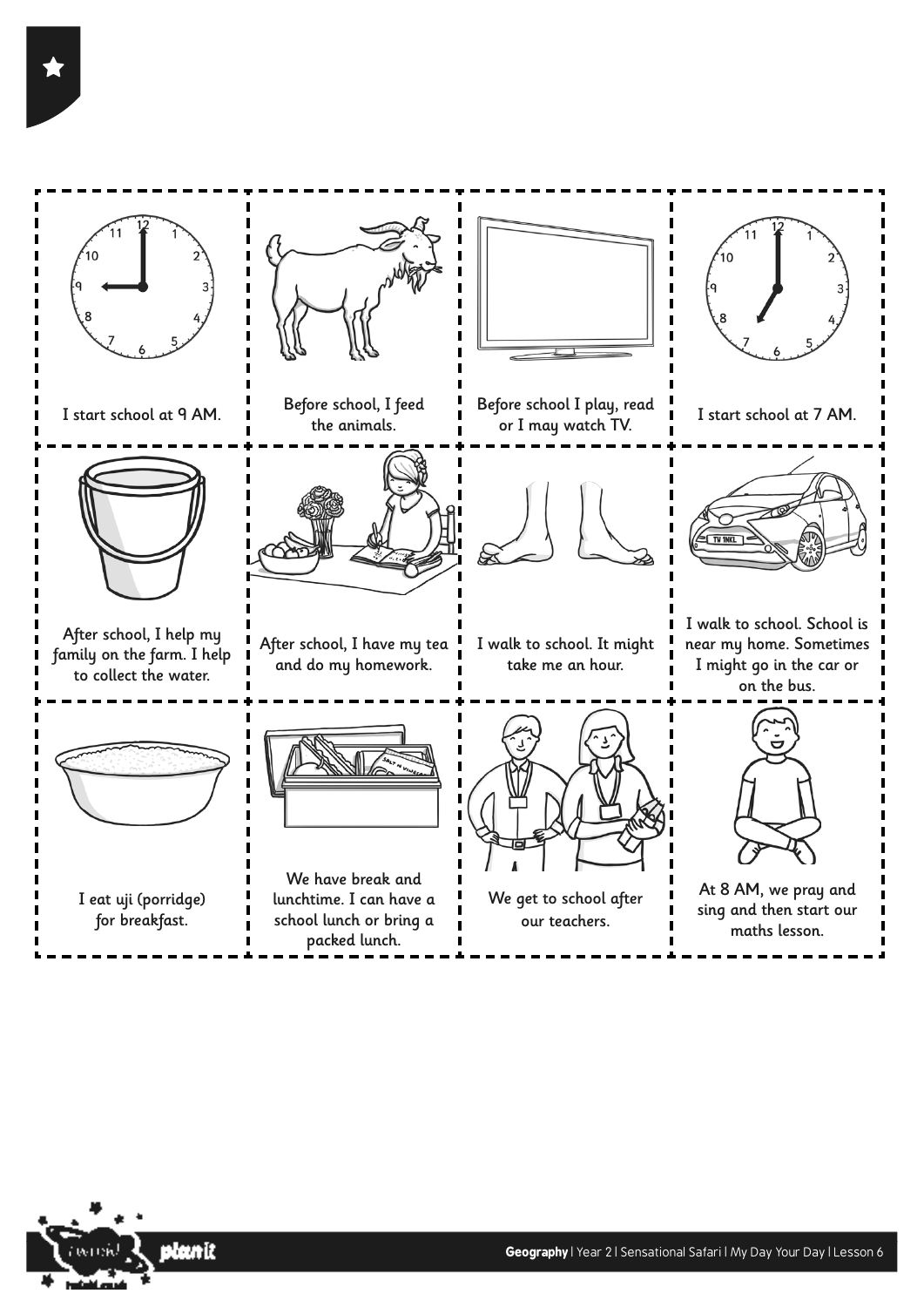Life in Rural Kenya **Answers**





**Geography** | Year 2 | Sensational Safari | My Day Your Day | Lesson 6